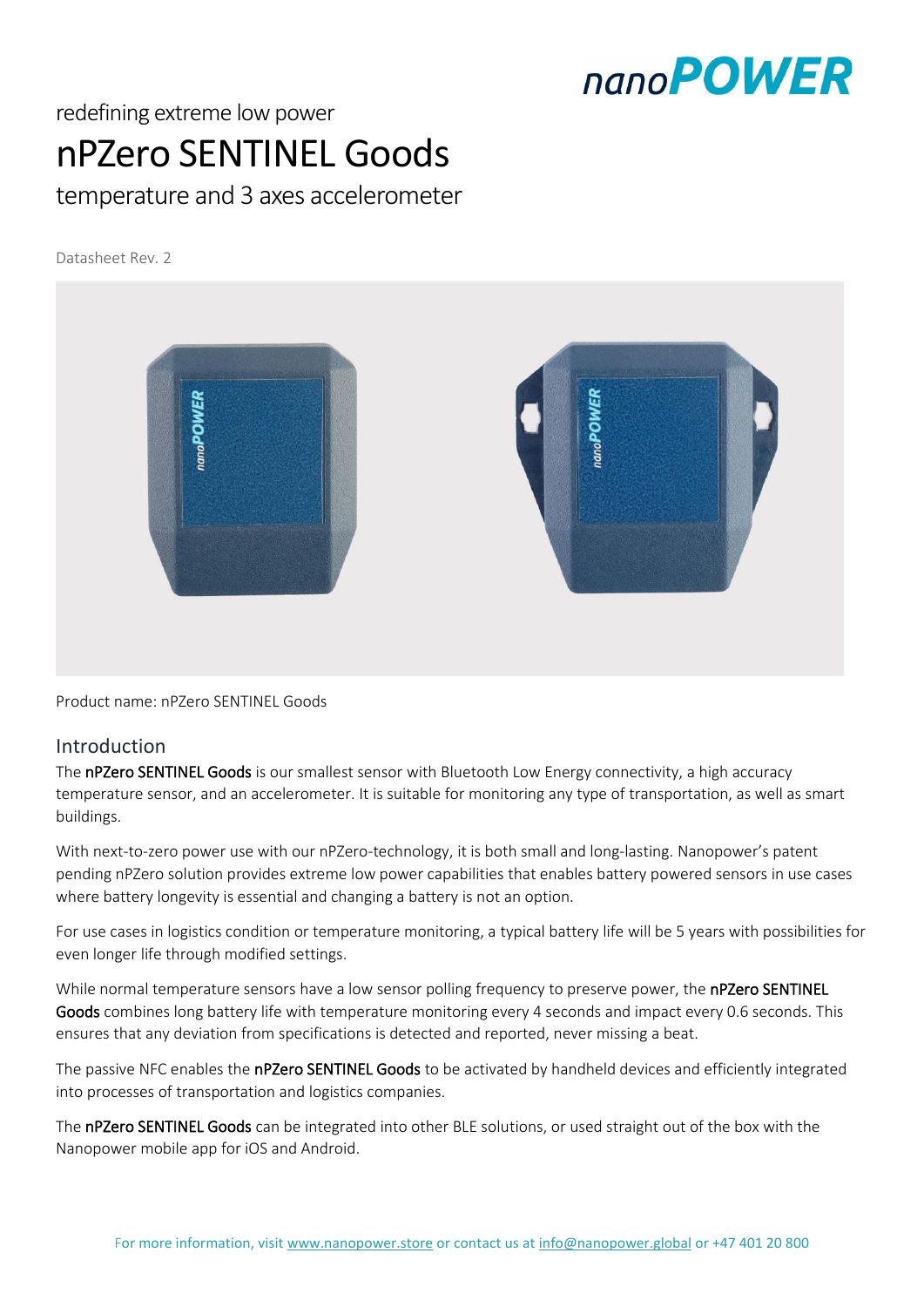# nano**POWER**



#### Physical dimensions

Dimensions (L x W x H): 42 x 37 x 10 mm Total width with flanges 47 mm Mounting holes ØM3, Zip tie 5mm width center-to-center distance 42 mm

#### Communication

BLE SoC: Nordic Semiconductor nRF52811 Bluetooth Low Energy with Bluetooth 5.2. Optionally Bluetooth Long Range.

BLE SDK: The system comes with default settings utilizing NUS (Nordic UART Service), e.g., to communicate with the Nanopower app for iOS and Android.

The system can be delivered with a tailored setup, e.g., for connectivity over, e.g., gateways.

OTA: Firmware over the air update.

NFC: Passive NFC tag that enables, wake up of system from deep sleep/storage mode using, e.g., a mobile phone.

#### Memory

16 KB, equal to 45 alarms and 2,000 logs containing temperature and accelerometer data

#### Battery

CR2050

#### Enclosure

Thermoplastic: ABS, flame retardant grade.

Indoor installation at any angle, avoid direct sunlight into sensor area.

Outdoor installation on a vertical and weather protected area to ensure sufficient drainage of water. Avoid direct sunlight into sensor area. Direct sunlight and water on



sensors will cause erroneous sensor readings and damage due to, e.g., frost.

#### Sensors

Temperature:  $\pm 0.2$  °C (-10°C to 65°C) ± 0.3 °C (from -40°C to -10°C and from 65°C to 85°C) ± 0.5 °C (for remaining temperature span) Can wake system from sleep on thresholds, min/max.

Accelerometer: 3-axis, ±2g/±4g/±8g/±16g with output data rates from 1.6 Hz to 1600 Hz Can wake system from sleep on threshold.

#### Operating conditions

Temperature: -20 - +85°C

#### Certifications

RED - Radio Equipment Directive, CE

Assembled in Portugal